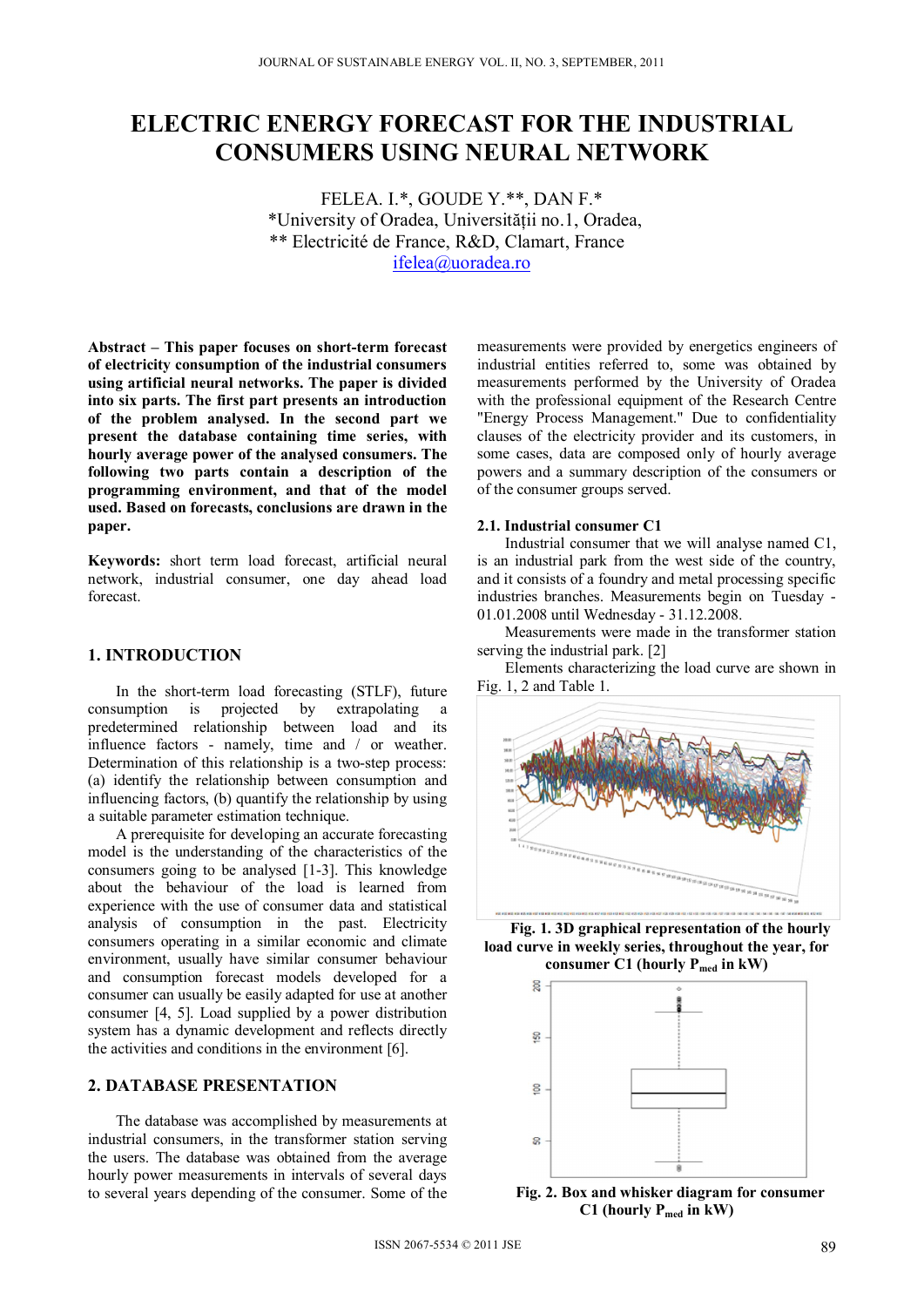| <b>Function</b><br>Value [kW] |                |  |
|-------------------------------|----------------|--|
| Minimum(min)                  | 22,15          |  |
| Maximum(max)                  | 197.34         |  |
| Median(median)                | 96,56          |  |
| Average(mean)                 | 101,3341       |  |
| Quintiles (quantile)          | $q_2 = 81.90$  |  |
|                               | $q_3 = 119,50$ |  |
| Dispersion(var)               | 653,7822       |  |
| Standard deviation(sd)        | 25.56916       |  |

**Table 1 Statistical description of the database C1 (Pmed)** 

### **2.2. Industrial consumer C2**

The industrial consumer that we will analyse is a sugar factory belonging to SC Zahărul Oradea S.A. . Recordings starts on Monday - 01.01.2007 to Saturday - 31.03.2007. Consumer S.C. Sugar Oradea S.A. (C2) works in two operating modes, production from sugar beet and production from raw sugar. [7]

Elements characterizing the load curve are shown in Fig. 3 and 4.



**Fig. 3. 3D graphical representation of the hourly load curve in weekly series, throughout the year, for**  consumer C2 (hourly P<sub>med</sub> in MW)



**Fig. 4. Box and whisker diagram for consumer C2(hourly Pmed in kW)** 

They were found large differences in consumption for the production from sugar beet and the consumption for the production from raw sugar, therefore we consider and analyse the two periods, as belonging to two different customers that we will denote by C2-1, production from raw sugar and C2-2 production from sugar beet. For each load curve, elements of characterization are presented in Fig. 5, 6 and Tables 2, 3.



**Fig. 5. Box and whisker diagram for consumer C2-1(hourly Pmed in kW)** 

**Table 2 Statistical description of the database C2-1 (Pmed)** 

| <b>Function</b>        | Value[kW]       |
|------------------------|-----------------|
| Minimum(min)           |                 |
| Maximum(max)           | 310.141         |
| Median(median)         | 137.61          |
| Average(mean)          | 142.4563        |
| Quintiles(quantile)    | $q_2$ = 112.455 |
|                        | $q_3 = 167.266$ |
| Dispersion(var)        | 2629.768        |
| Standard deviation(sd) | 51.28126        |



**Fig. 6. Box and whisker diagram for consumer C2-2(hourly Pmed in kW)** 

| Table 3 Statistical description of the database $C2-2(P_{med})$ |  |
|-----------------------------------------------------------------|--|
|-----------------------------------------------------------------|--|

| <b>Function</b>        | Value[kW]        |
|------------------------|------------------|
| Minimum(min)           | 203.399          |
| Maximum(max)           | 2721.061         |
| Median(median)         | 2457.899         |
| Average(mean)          | 2189.4           |
| Quintiles(quantile)    | $q_2 = 2314.799$ |
|                        | $q_3 = 2548.259$ |
| Dispersion(var)        | 446808.1         |
| Standard deviation(sd) | 668.4371         |

### **2.3. Industrial consumer C3**

This industrial consumer is a foundry from Oradea belonging to SC Turnătorie Iberica S.A. . Recordings starts on Sunday - 01.02.2009 01:00 to Saturday - 01/31/2010 24:00. Consumer S.C. Turnătorie Iberica S.A. (C3) operates in three shifts, six days a week, with an exception of two weeks in which they worked in two shifts. Given the two periods of interruption of work for 2 weeks and the power audit results[8], the results obtained in this case are presented in Fig. 7, 8 and Table 4.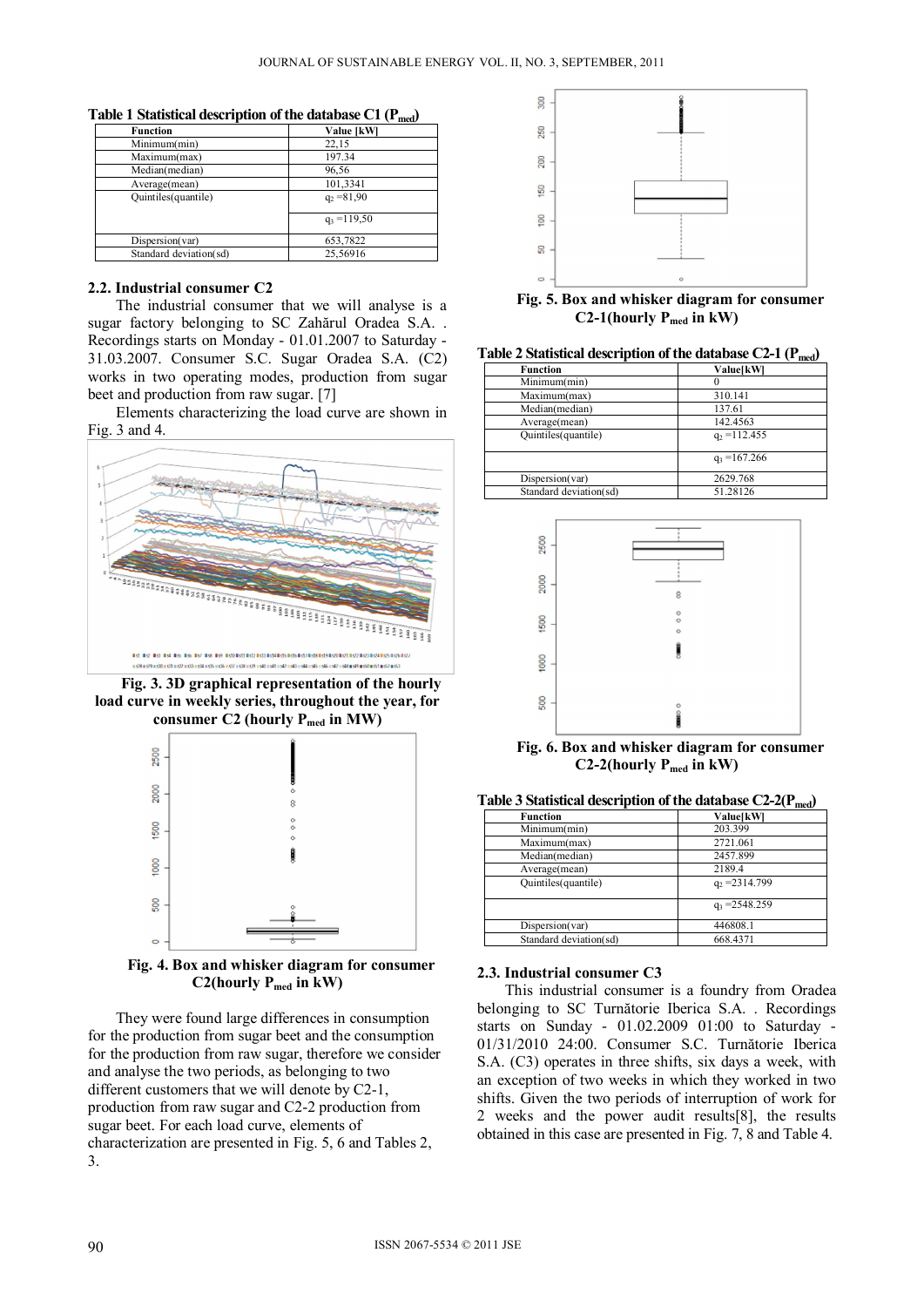

**Fig. 7. 3D graphical representation of the hourly load curve in weekly series, throughout the year, for consumer C3 (hourly Pmed in MW)** 



**Fig. 8. Box and whisker diagram for consumer**  C3(hourly P<sub>med</sub> in MW)

**Table 4 Statistical description of the database C3 (Pmed)** 

| <b>Function</b>        | Value[MW]        |
|------------------------|------------------|
| Minimum(min)           | 0.052954         |
| Maximum(max)           | 0.534616         |
| Median(median)         | 0.306            |
| Average(mean)          | 0.2620182        |
| Quintiles(quantile)    | $q_2 = 0.112478$ |
|                        | $q_3 = 0.392000$ |
| Dispersion(var)        | 0.02115484       |
| Standard deviation(sd) | 0.1454470        |

# **3. DESCRIPTION OF THE SOFTWARE ENVIRONMEN AND MATHEMATICAL MODEL FOR THE IMPLEMENTATION OF ARTIFICIAL NEURAL NETWORK (ANN)**

#### **3.1. Software environment used**

R-Statistics is a language and environment for statistical computing and graphics. It is a project developed by GNU and is similar to the S language and environment and which was developed at Bell Laboratories (formerly AT & T, now Lucent Technologies) by John Chambers and colleagues. R-Statistics offers a wide variety of statistical (linear and nonlinear modelling, classical statistical tests, time series analysis, classification, clustering, ...) and graphical techniques, and is very extensible. R-Statistics Language is often the vehicle of choice for research in statistics and R-Statistics provides an open source solution for this.

One of the strengths R-Statistics is the ease with which generate quality graphics, including mathematical symbols and formulas, where necessary. [9]

R-Statistics is available as Free Software under the terms of the Free Software Foundation GNU General Public License in source code form. It compiles and runs on a wide variety of UNIX platforms and similar systems (including FreeBSD and Linux), Windows and MacOS.

The term "environment" is intended to characterize as a fully planned and coherent system, rather than a basic build tools very specific and inflexible, as is frequently the case with other software for data analysis.

R-Statistics is designed around a programming language and allows users to add additional functionality by defining new functions. Much of the system itself is written in programming, making it easy for users to follow the algorithmic choices made. For computationally intensive tasks, the codes  $C, C + +$  and Fortran can be added to that link and used at runtime. Advanced users can write C code to manipulate R-Statistics objects directly [10].

### **3.2. The mathematical model used**

The mathematical model used is an application of artificial neural network multilevel (feed forward) by the method of gradient descent (back propagation) by minimizing an error function which is not a euclidian type [11].

Multilevel feed forward networks are trained by supervised methods, which involve the use of training instances of the form:  $(X^p,t^p)$ , where:

 $X^p = (X^p_1, X^p_2, ..., X^p_N)$  is the input vector for the training p;

 $t^p = (t^p_1, t^p_2, ..., t^p_M)$  is the vector of desired outputs for p;

N is the number of input units of the network;

M is the number of output units.

Considering  $F(X)$  the function associated to the processing of the problem, according to the input X, then:

$$
t^p = F(X^p)
$$
 (1)

The output obtained by processing the input data using neural network is denoted by:

$$
Op = (Op1, Op2, ..., OpM)
$$
 (2)

 $O<sup>p</sup>$  can be considered as the result of processing of the input,  $X^p$ , by using the function  $F_w(w; X^p)$ , based network implemented as an approximation of F(X). Therefore:

$$
Op = Fw(w;Xp)
$$
 (3)

Recorded error at the processing in the network of the input vector  $X^p$ , the measured error in a unit of output  $U_j$  and denoted by  $e_j^p$  is expressed as the difference between desired and actual output achieved, namely:

$$
e_j^{\bar{p}} = t_j^{\bar{p}} - O_j^{\bar{p}} \tag{4}
$$

The  $E<sup>p</sup>$  error, recorded at the processing trough the network of the input vector  $X<sup>p</sup>$  and set the whole neural network is obtained by combining the error  $e_j^p$ , based on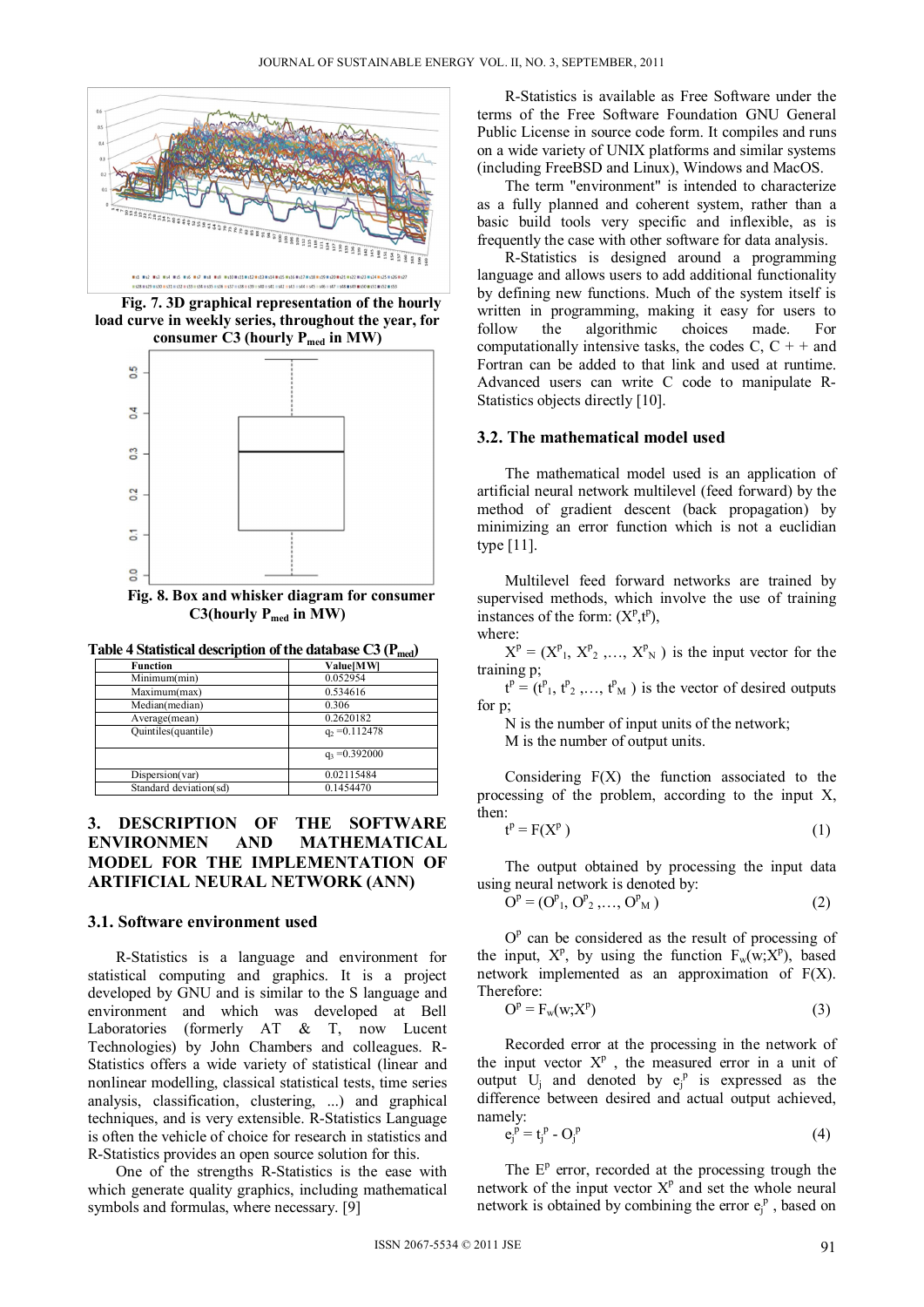a relationship of the form:

$$
E^p = \sum_{j=1}^M f(e_j^p) \tag{5}
$$

For error calculation we will use the error  $E<sup>p</sup>$  and the Zero Based Log-Sigmoid Function:

$$
f(x) = \frac{e^{a+bx}}{1+e^{a+bx}}
$$
 (6)

To identify the performance level of the application we will use the mean absolute percentage of errors (MAPE) and root mean squared error (RMSE).

$$
MAPE = 100 \frac{1}{n} \sum_{i=1}^{n} \left| \frac{y_i - \hat{y}_i}{y_i} \right| \tag{7}
$$

$$
RMSE = \sqrt{\frac{1}{n} \sum_{i=1}^{n} (y_i - \hat{y}_i)^2}
$$
 (8)

where:  $n - total$  number of the forecast values;

 $y$  – real value;

 $\hat{v}$  - forecast value.

Performance of the forecasting process is presented in tables and graphs, exemplifying the forecast results for each consumer analysed.

To analyse the results, we specify that, according to ANRE [4, 5] the maximum legal allowable communicated forecast error, equals 25%. In this paper we start from the premise that an acceptable forecast would be below 5%.

### **4. RESULTS**

Forecast parameters of ANN used in each training / forecast are:

Limit of the learning cycles (epochs) -10000

Minimum weighting value delta - 0,0001

Initial weight  $-0.3$ 

Learning rate  $-0.3$ 

Momentum  $-0.6$ 

Neurons in hidden layer  $-0$ 

Activation function – logistic sigmoid with 0 based (unipolar sigmoid)

**4.1. Forecast for consumer C1** is highlighted by hourly load curve presented in Fig. 9 and specific elements of characterization, given in Table 5.



**Fig. 9 One week ahead hourly forecast for C1** 

**Table 5. One week ahead forecast accuracy for C1** 

|                      | <b>MAPE</b>               | <b>RMSE</b> |
|----------------------|---------------------------|-------------|
| 24.11.2008-Monday    | 7.503933232               | 8.042164    |
| 25.11.2008-Tuesday   | 8.434014921               | 9.986919    |
| 26.11.2008-Wednesday | 5.294470956               | 6.509274    |
| 27.11.2008-Thursday  | 8.515690096               | 9.874305    |
| 28.11.2008-Friday    | 5.953928064               | 7.535833    |
| 29.11.2008-Saturday  | 4.793994534               | 5.525859    |
| 30.11.2008-Sunday    | 6.379335167               | 6.985652    |
|                      | MAPE                      | <b>RMSE</b> |
|                      | 6.696480996               | 7.780001    |
| Epochs=7             | Weighting delta $=0,0001$ |             |

**4.2.1. Forecast for consumer C2-1** is highlighted by hourly load curve presented in Fig. 10 and specific elements of characterization, given in Table 6.



| Table 6 One week ahead forecast accuracy for C2-1 |  |  |
|---------------------------------------------------|--|--|
|                                                   |  |  |

|                      | <b>MAPE</b> | <b>RMSE</b> |
|----------------------|-------------|-------------|
| 24.11.2008-Monday    | 28.75748331 | 0.137990808 |
| 25.11.2008-Tuesday   | 15.83795041 | 0.083503932 |
| 26.11.2008-Wednesday | 12.95388861 | 0.080982726 |
| 27.11.2008-Thursday  | 13.58013874 | 0.06785188  |
| 28.11.2008-Friday    | 16.21944387 | 0.085042349 |
| 29.11.2008-Saturday  | 26.69097218 | 0.121860754 |
| 30.11.2008-Sunday    | 26.26036989 | 0.132411864 |
|                      | <b>MAPE</b> | <b>RMSE</b> |
|                      | 20.04289243 | 0.101377759 |

Epochs=284 Weighting delta =0,0001





**Fig. 11. One week ahead hourly forecast for C2-2** 

| Table 7 One week ahead forecast accuracy for C2-2 |  |  |
|---------------------------------------------------|--|--|
|                                                   |  |  |

|                      | <b>MAPE</b>               | <b>RMSE</b> |
|----------------------|---------------------------|-------------|
| 24.11.2008-Monday    | 10.59919333               | 0.298812838 |
| 25.11.2008-Tuesday   | 6.150937598               | 0.177721682 |
| 26.11.2008-Wednesday | 4.513790748               | 0.140221502 |
| 27.11.2008-Thursday  | 4.240236127               | 0.141537919 |
| 28.11.2008-Friday    | 6.546728799               | 0.202048269 |
| 29.11.2008-Saturday  | 9.431161759               | 0.338922658 |
| 30.11.2008-Sunday    | 1.824768892               | 0.063414566 |
|                      | MAPE                      | <b>RMSE</b> |
|                      | 6.186688179               | 0.194668491 |
| $Epochs = 30$        | Weighting delta $=0,0001$ |             |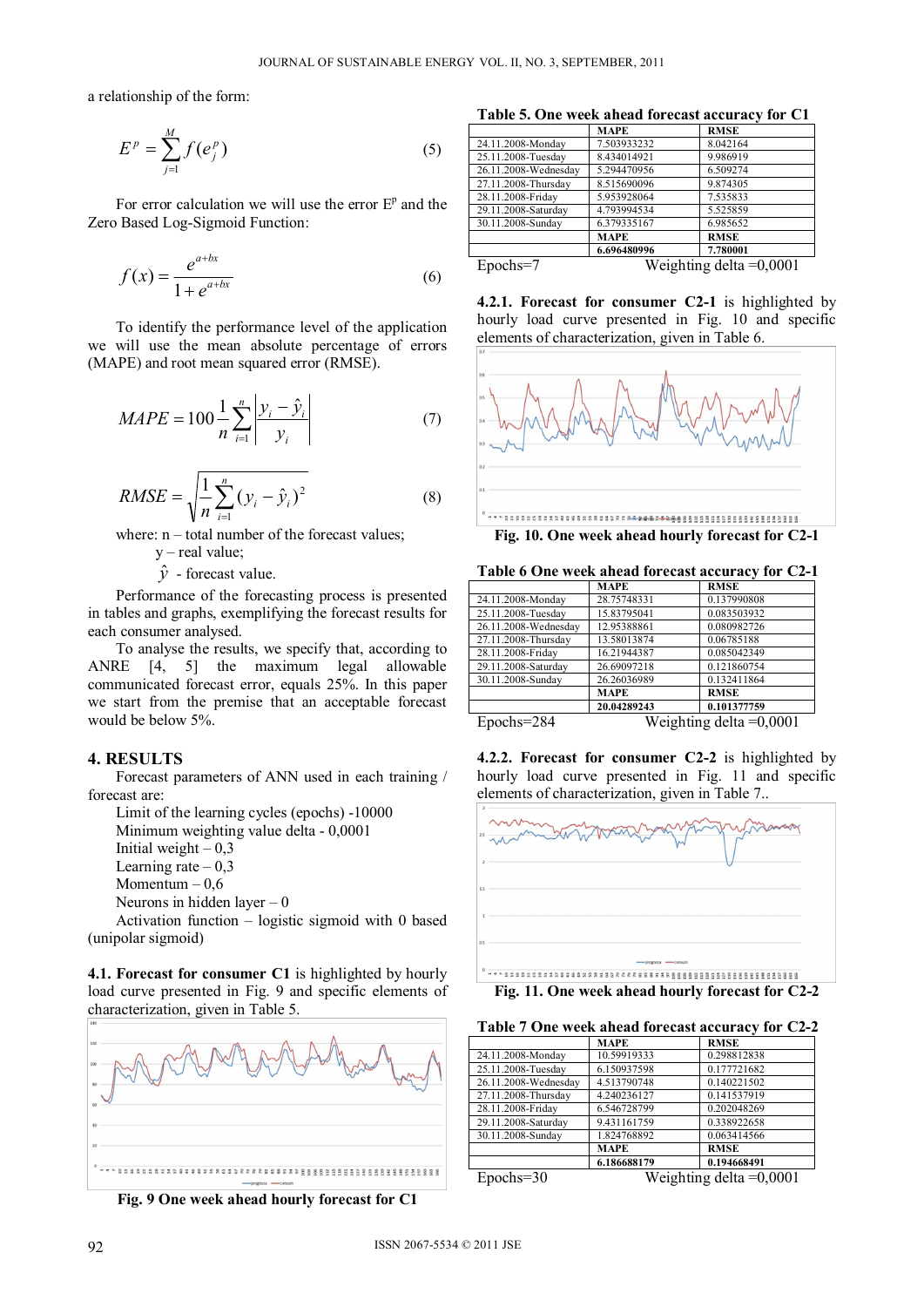**4.3. Forecast for consumer C3** is highlighted by hourly load curve presented in Fig. 12 and specific elements of characterization, given in Table 8..



**Fig. 12. One week ahead hourly forecast for C3** 

**Table 8. One week ahead forecast accuracy for C3** 

|                      | <b>MAPE</b> | <b>RMSE</b> |
|----------------------|-------------|-------------|
| 24.11.2008-Monday    | 20.27999671 | 0.056190517 |
| 25.11.2008-Tuesday   | 9.833870146 | 0.047871208 |
| 26.11.2008-Wednesday | 13.5136903  | 0.06108795  |
| 27.11.2008-Thursday  | 12.04850749 | 0.053662749 |
| 28.11.2008-Friday    | 10.04786445 | 0.045929771 |
| 29.11.2008-Saturday  | 34.22835576 | 0.059480378 |
| 30.11.2008-Sunday    | 22.60971056 | 0.022042545 |
|                      | <b>MAPE</b> | <b>RMSE</b> |
|                      | 17.50885649 | 0.049466445 |

Epochs=35 Weighting delta =0,0001

# **5. CONCLUSION**

Forecast consumption is the main element of analysis of this research, forecasting being the factors influencing the development or modification of decisions at various stages of management of the electricity supply service.

As shown in the graphics load curve obtained by superimposing the real and the forecast consumption curve, the software ability to detect and use temporary trends (daily, weekly, etc. ..) and seasonal trends or the entire series time consumption is relatively good in terms of ANRE requirements for electricity consumption selfforecast by consumers (MAPE <25%). In terms of forecasting consumption standards (MAPE  $\leq$ 5%), the recommended ANRE MAPE are high.

Analysing the investigated consumer's behaviour we can conclude for each user, the following:

- $\bullet$  C1 although the database is relatively acceptable as a number of measurements (8760 hourly average power, over a year) ANN has easily processed the learning, 7 epochs, MAPE has an acceptable value of 6,69%. Errors are homogeneously distributed throughout the week, showing larger errors for weekdays and significantly lower errors for the other days;
- $C2 C2-1$  having a database with a very small number of hourly measurements of average power 3781 ANN has processed the learning in 284 epochs, MAPE has an unacceptable value of 20,04%, mainly due to two factors: the very little number of data available for ANN learning, and transitional consumption, with a decrease inexistent in the ANN learning hypothesis; and the working transition from sugar production to the absence of production (conservation)

 – C2-2 database with a very small number of hourly measurements of average power 1001, ANN

has processed the learning quickly, in 30 epochs, MAPE has an acceptable 6.18%, taking into account two factors: the very limited data available for ANN learning and the use of transitional arrangements for the production from sugar beet production to the production from raw sugar

• C3 – although the database has an acceptable number of hourly measurements of average power 8760, ANN has processed the learning quickly, 35 epochs, MAPE has a large value 17,51%. Errors are not distributed homogeneously throughout the week, with a high percentage of errors for the weekend days. The cause of this high value of MAPE are the three changes in the consumption profile due to the two holiday periods of two weeks and the change of the working regime for two weeks from 3 shifts, at two shifts.

The results are below expectations and the software needs improvement. We will then attempt the implementation in the R-Statistics package of new techniques for forecasting, to compare and label the best type of forecast for a particular type of load curve (profile). We will try to achieve improvements to the package by adding features like using data that is not numerical, using weather forecasts modules using beside temperature, specific wind directions, special weather phenomena, etc.

# **REFERENCES**

- [1]. M.L. Willis, A.E. Schauer, J.E.D. Northcote, T.D. Vismor – Forecasting distribution system loads using curve shape clustering, IEEE Trans. Power Apparatus Syst. 102 (4) (1983) 893–901.
- [2]. Dan Jigoria-Oprea, Bucur Luștrea, ș.a.  $-$  "Human machine interface for daily load short term forecasting using recursive artificial neural network", Proceedings of the  $9<sup>th</sup>$ WSEAS, Genoa, Italy, 2009
- [3]. Virgil Dumbravă, ș.a. "Studiu de caz referitor la utilizarea profilelor generice de consum pentru piaţa de energie electrică din România", Revista Energetica, anul 56, nr. 4/2008
- [4].  $***$  ANRE "Ordinul 73 din 6 august 2009, pentru aprobarea Procedurii privind prognoza consumului de energie electrică", M. Of. 591-2009
- [5]. \*\*\* ANRE "Procedura din 6 august 2009, privind prognoza consumului de energie electrică", M. Of. 591- 2009
- [6]. Y. Goude. Tracking the best predictor with a detection based algorithm. In Proceedings of the Joint Statistical Meetings (JSP), 2008b.
- [7]. Felea I., Dan F., ş.a. "Documentaţie privind auditul electroenergetic la S.C. Zahărul Oradea S.A.", Universitatea din Oradea, 2009
- [8]. Felea I., Dan F. "Summary of the energy audit performed on the machines that develop aluminium parts by injection" , Jurnal of Sustainable Energy, vol. I, nr.4, pg. 53-60 – decembrie – 2010
- [9]. Stefan Theußl, Achim Zeileis, "Collaborative Software Development Using R-Forge" The R Journal, Invited paper on "The Future of R", Volume 1, May2009, p.9–14
- [10].Paul Murrell, "Drawing Diagrams with R" The R Journal, Invited paper on "The Future of R", Volume 1/1, May 2009, p. 14 – 21